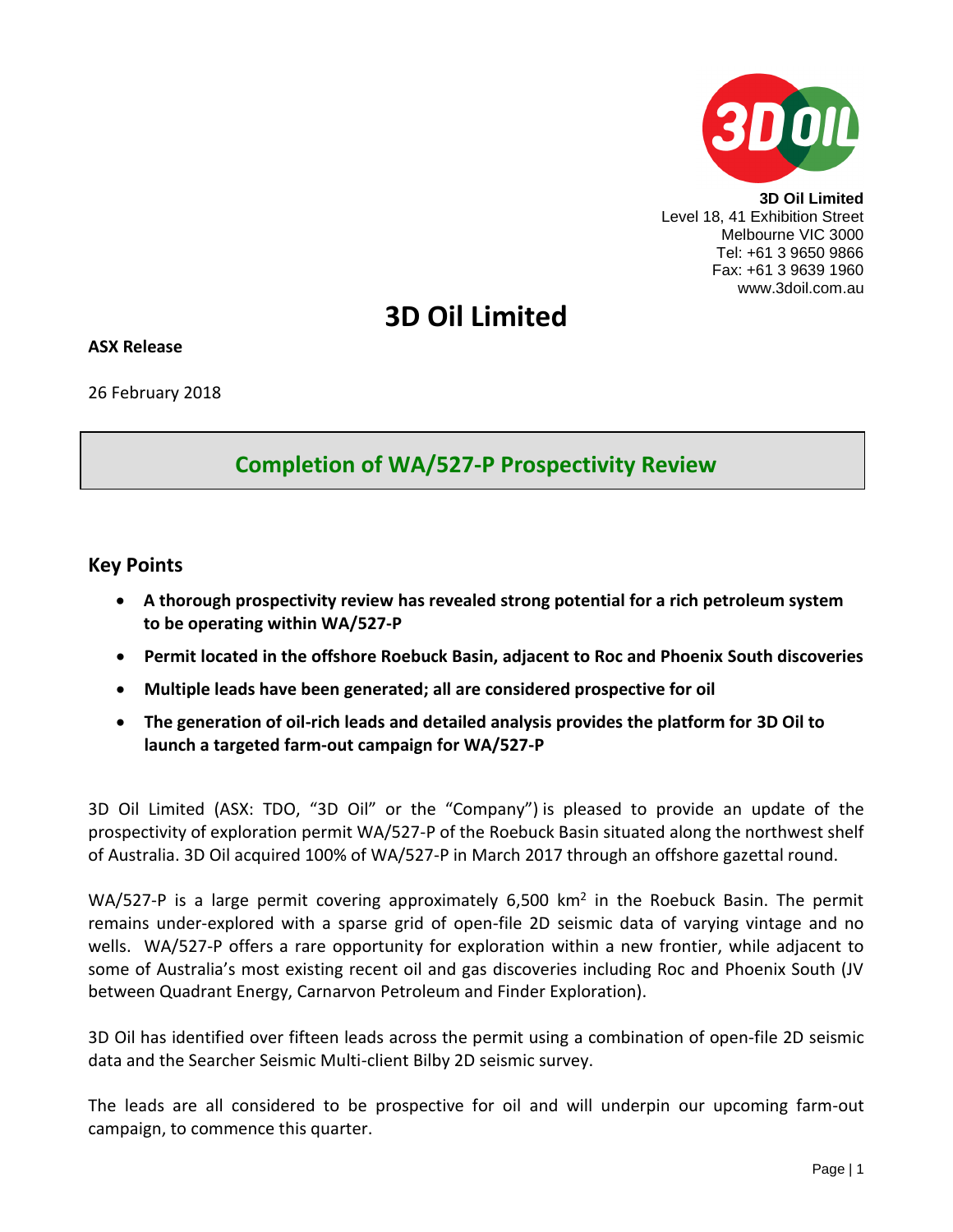#### **WA/527-P Volumetrics**

Volumetric estimates detailing the Prospective Resources for WA/527-P area are shown in the table below. These estimates, while conservative indicate that the permit contains significant potential value to 3D Oil. It should be noted that the estimations are conducted based on TDO's current dataset, and has not been able to take into account various other proprietary geophysical data that the company does not have access to.

## **Table 1: WA/527-P Prospective Resource Estimate (MMbbls) Recoverable Oil**

| <b>Prospect</b>           | <b>Status</b> | Low | <b>Best</b> | High  |
|---------------------------|---------------|-----|-------------|-------|
| Salamander                | Lead          | 57  | 191         | 713   |
| <b>Jaubert</b>            | Lead          | 17  | 72          | 205   |
| <b>Whaleback</b>          | Lead          | 16  | 87          | 219   |
| WA/527-P Arithmetic Total |               | 90  | 349         | 1,138 |

#### **Roebuck Basin Overview**

The Roebuck Basin is located between the Northern Carnarvon and Browse basins along the prolific Northwest Shelf of Australia. A recent exploration campaign by the Quadrant Energy, Carnarvon Petroleum (ASX: CVN) and Finder Exploration Joint Venture has resulted in the discovery of an exciting new petroleum system located in permits adjacent to 3D Oil's 100%-owned WA/527-P.



#### **Figure 1: Roebuck Basin Location**

The joint venture's exploration campaign included the drilling of the Phoenix South and Roc wells between 2014 and 2016. Phoenix South-1 discovered a series of light oil zones, while the Roc wells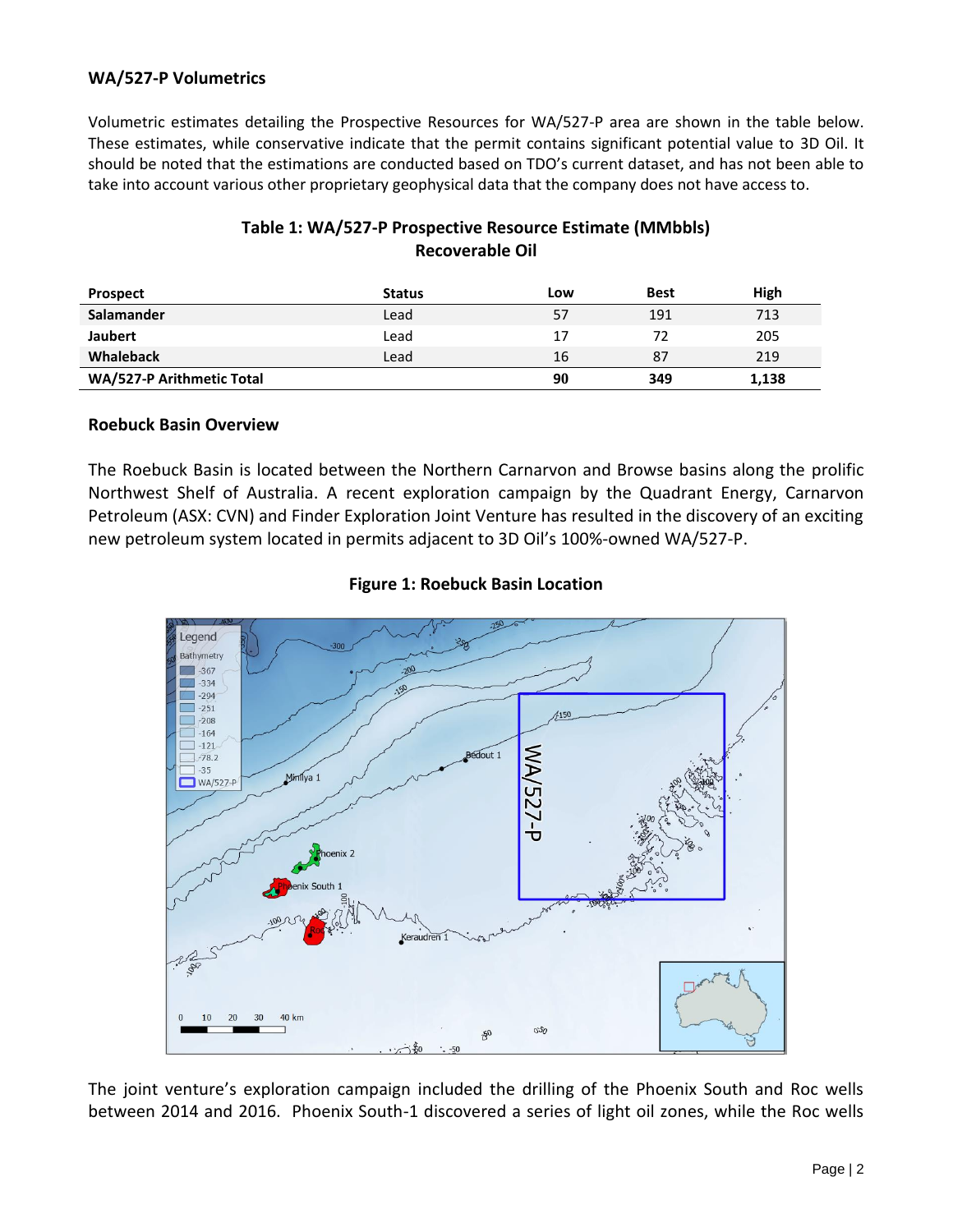and Phoenix South-2 all discovered significant gas-condensate within sands of the Triassic, Caley reservoir interval.

Most recently Carnarvon Petroleum announced that that the drilling rig Development Driller-1 had reached port in South Africa where it was scheduled to undergo maintenance, after which it would proceed to the Phoenix South-3 drilling location. Phoenix South-3 is designed to further evaluate a gas-condensate accumulation discovered by Phoenix South-2 which is estimated to contain a Best Estimate Prospective Resource of 489Bcf of gas and 57 MMbbls of condensate *(refer ASX Announcement from Carnarvon Petroleum dated 1 February 2018)*.

3D Oil will also closely follow the drilling of Dorado-1, planned by the Quadrant led joint venture for later in 2018. Dorado-1 may have implications for TDO's prospectivity concept as the Dorado target is considered to be within an analogous geological setting to some of the leads within WA/527-P.

#### **WA/527-P Prospectivity**

3D Oil has conducted a comprehensive prospectivity review which has revealed the potential for a highly productive Paleozoic source rocks that could contribute significant hydrocarbons to a series of Paleozoic reef/carbonate features, and a combination of conventional traps identifiable within the Mesozoic.

There are over fifteen leads that can be identified on a combination of open-file 2D seismic data and the Searcher Seismic Multi-client Bilby 2D seismic survey, a subset of which 3D Oil has licensed. Two of these leads, Salamander and Jaubert, were identified by previous operators. However, new insight derived from modern multi-client seismic data has resulted in upgrading the prospectivity of these leads.

#### *Paleozoic Reefs*

3D Oil has identified the presence of at least six reef-like features, on the data currently available that could form viable oil targets. These reef-like features range in size from 3-30km<sup>2</sup>.

3D Oil's proposed play concept involves thermally mature marine source rocks of either Devonian or Early Carboniferous age. Such source rocks are proven in the onshore Canning Basin where they have contributed strongly paraffinic, light oil to successful oil fields such as Blina and Ungani. These source rocks are likely to be mature for oil expulsion within the WA/527-P acreage and if so, would contribute hydrocarbons to a series of apparent carbonate build-ups present within the eastern side of the acreage. Some of these features can be observed on open-file seismic data; however, this data is generally of poor quality. By far the most clear of these features is a potential carbonate atoll, only observable of the Bilby 2D survey, however, far more modern broadband seismic data is required to provide an accurate image of this feature.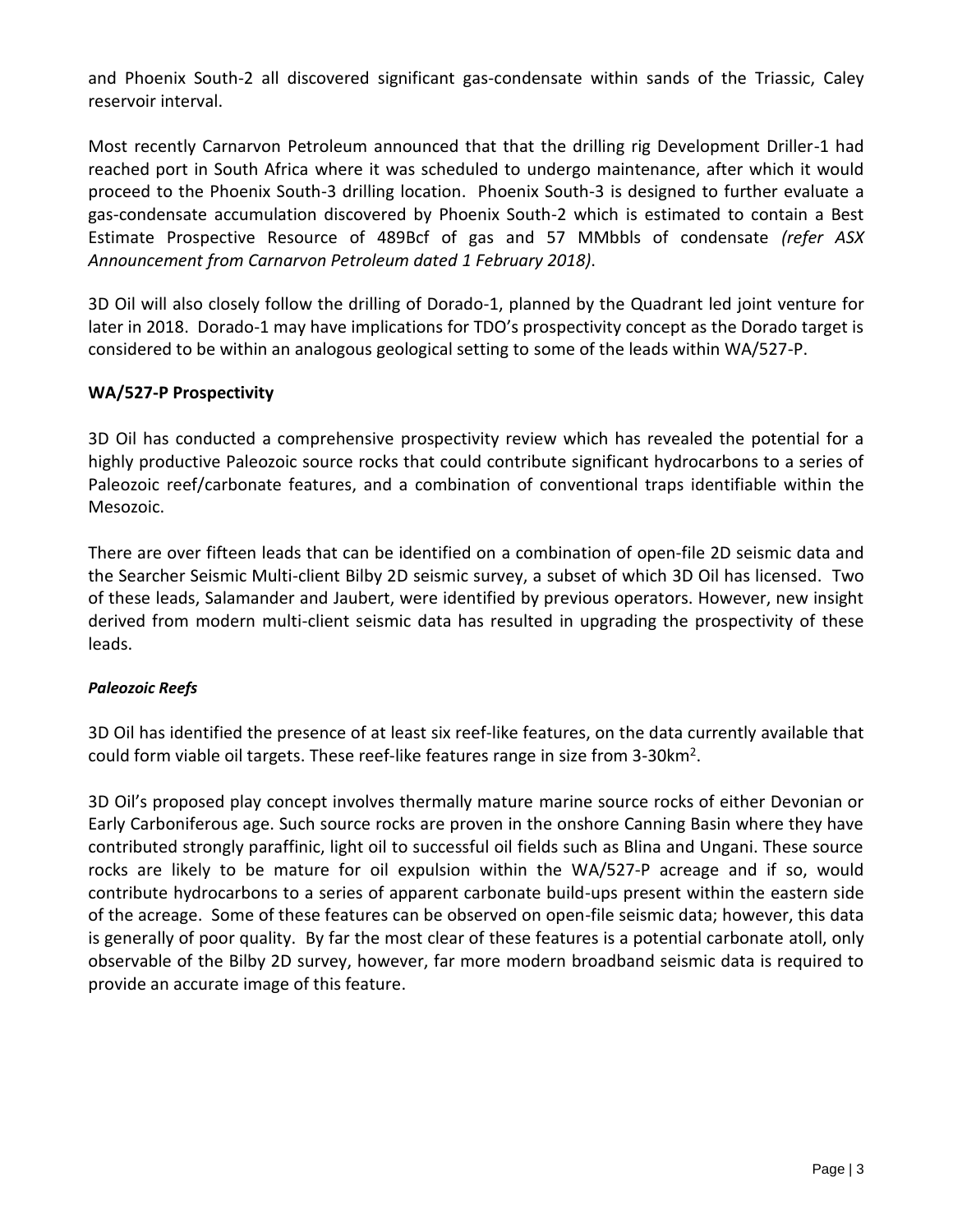#### *Mesozoic Leads*

The Paleozoic source rocks may also provide hydrocarbons to a series of inversion and fault-bound targets within both the Triassic and Jurassic sections. Many of these features have been identified on the Bilby 2D seismic data. As such, these are new features, not identified by previous operators. Of particular note is the identification of a Jurassic Lead named Whaleback, with a Best Estimate Prospective Resource of 86 MMbbls.

Based on existing well data in the area, the Jurassic could host at least two reservoir-seal pairs. One is within the Early Jurassic and another within the Late Jurassic. The latter of these comprises the deltaic sediments of the Depuch Formation which exhibit excellent reservoir properties in nearby wells.

The Salamander and Jaubert leads have been recognized by previous operators in the block however, interpretation of a subset of the Bilby 2D survey indicates that Salamander may extend further to the south than previously thought, while Jaubert may have independent dip closure within the Jurassic.

There are at least twelve other leads within the permit, however, these are generally identified on single seismic lines and therefore cannot yet be fully evaluated.

3D Oil looks forward to the opportunity to develop these exciting new leads with modern 3D seismic data that could result in the identification of multiple drillable prospects.



#### **Figure 2: Seismic example of the Whaleback Lead and another nearby Lead**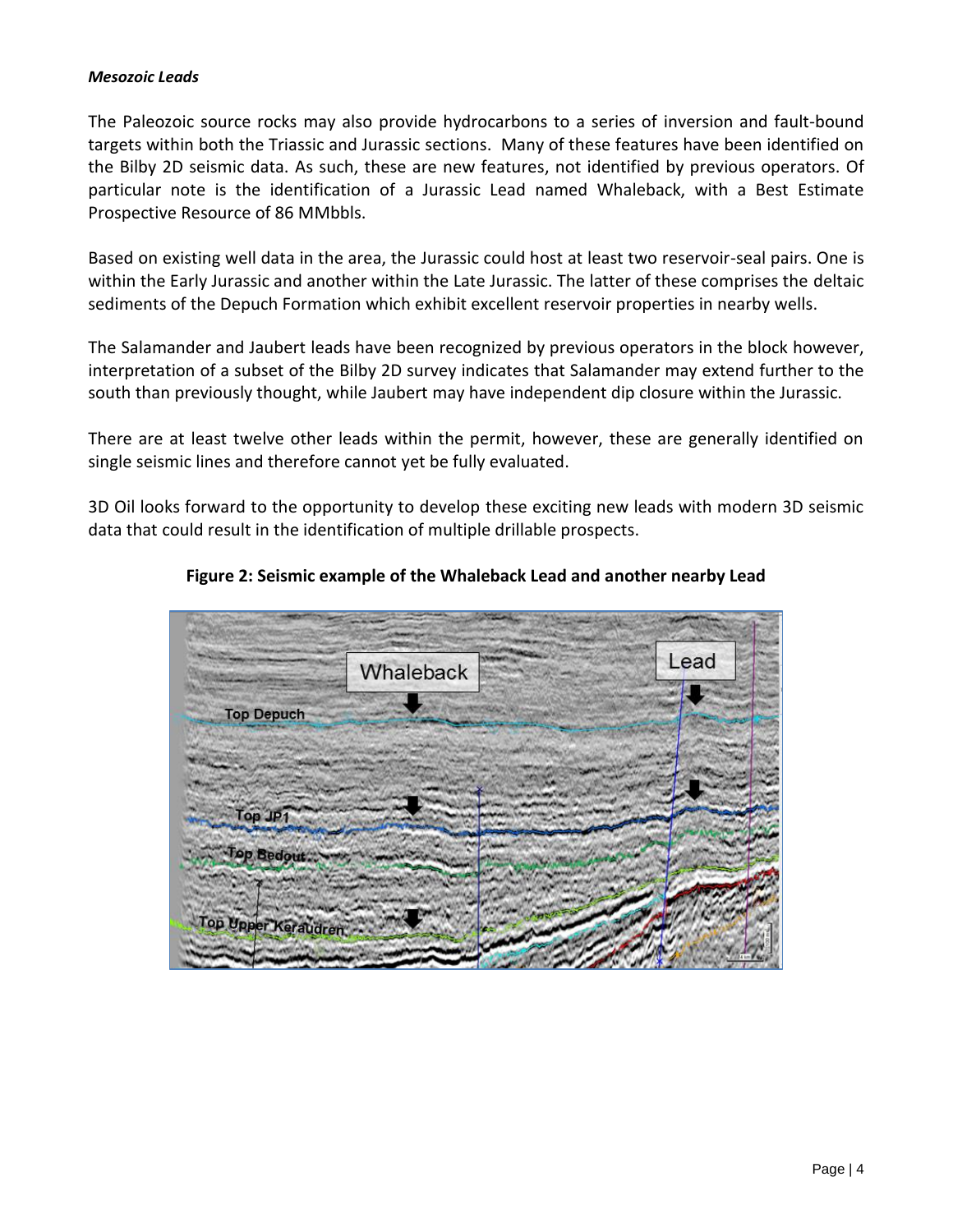

#### **Figure 3: WA/527-P Leads**

#### **WA/527-P Forward Plan**

3D Oil will plan the acquisition of a 3D seismic survey, scheduled for 2020. This survey will be optimally located to provide high quality and modern seismic imagery of those leads determined to have the best chance of success. This will allow for more robust estimates of oil and gas volumes, with the aspiration of upgrading one or more of the leads to Prospect status. This will ultimately provide robust drilling targets. It is likely that by this time, a successful oil discovery will be well placed to take advantage of a recovering oil price.

3D Oil now intends to make WA/527-P available to the farm-out market. The permit offers a unique opportunity for a potential partner to become involved with exploration in a frontier area, adjacent to recent oil and gas discoveries and with a low-cost minimum work programme, specifically designed to mature the industry's understanding of this new and exciting frontier.

#### **For further information please contact**:

Noel Newell Executive Chairman 3D Oil Limited Phone: +613 9650 9866